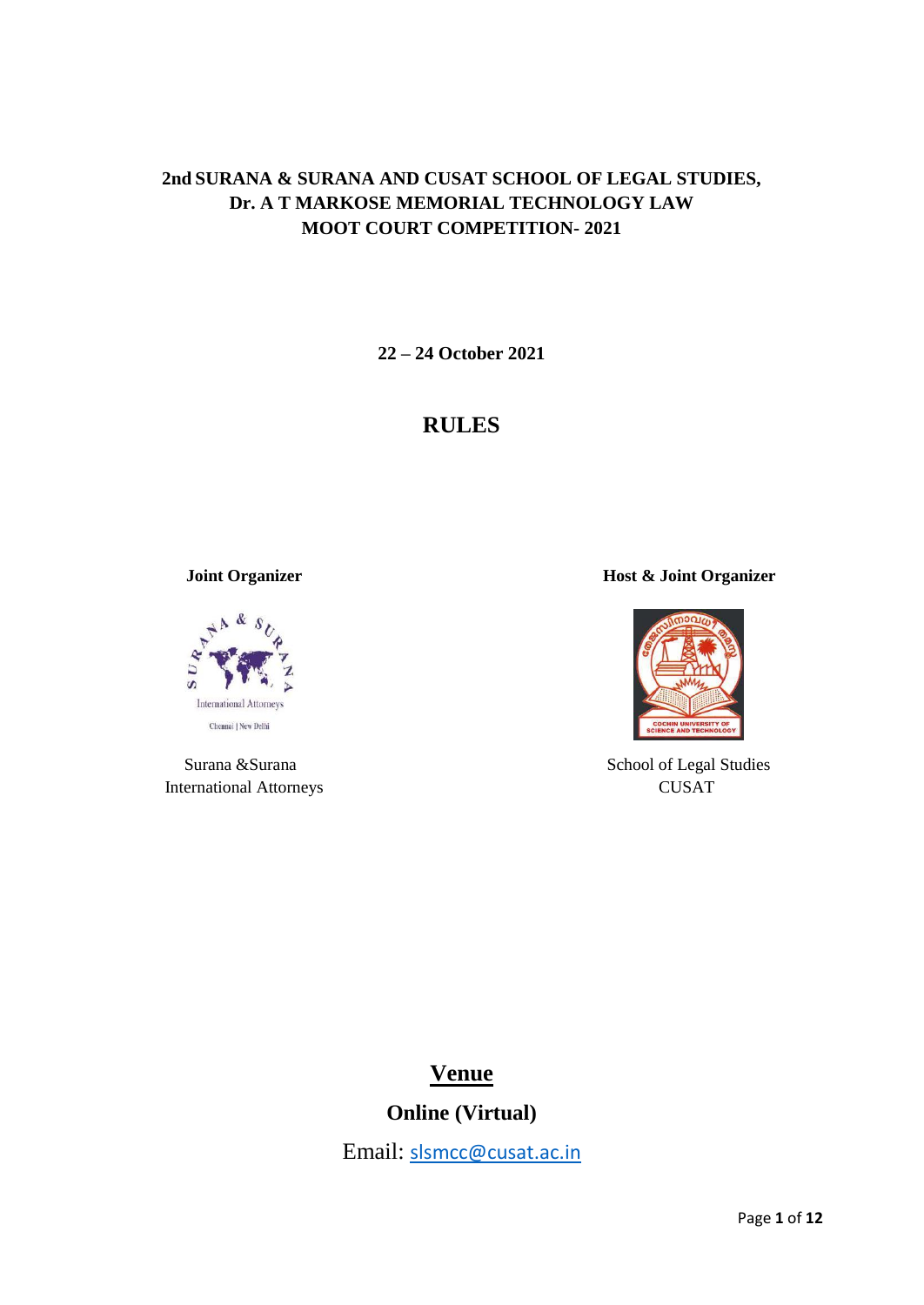



# **RULES AND REGULATIONS**

## **I. AIM & PURPOSE**

**The Surana & Surana and CUSAT School of Legal Studies, Dr. A T Markose Memorial Technology Law Moot Court Competition** has been conceived with the aim to

- i Create awareness on Technology Law in a systematic / scientific manner and train participants for effective practice
- ii Facilitate the evolution of Technology Law through the jurisprudential analysis of the existing law and consequential emergence of new laws besides developing cutting edge skills in research, writing and advocacy.

## **II. VENUE AND DATE**

The **2nd The Surana & Surana and CUSAT School of Legal Studies, Dr. A T Markose Memorial Technology Law Moot Court Competition** shall be held virtually from 22 -24 October 2021.

## **III. LANGUAGE**

**The competition shall be in the English language.**

## **IV. ELIGIBILITY**

The competition is open for students who are pursuing LLB three year / five year course during the current academic year.

#### **V. TEAM COMPOSITION**

- a. Each team should consist of a minimum of 2 and maximum of 3 members. This number cannot be modified under any circumstances.
- b. There shall be 2 speakers and 1 researcher designated for each team. The researcher shall be allowed to argue with prior permission of the court and National Administrator in case of illness of the designated speakers.
- c. Each team will **be provided a team code** prior to the submission of memorials via e- mail. This team code is only for the memorials. Teams should not disclose the identity of their institution in their memorials; such disclosure shall invite penalties including disqualification. The decision for the same shall be at the discretion of the National Administrator.

#### **VI. REGISTRATION**

a. Online registrations are open from **3rd September 2021**. The teams must register online by **20th September 2021**. Teams will have to register online at **[www.moot.in](http://www.moot.in/)**. **Only 40 teams will be registered to participate in the competition on first-come-first serve basis**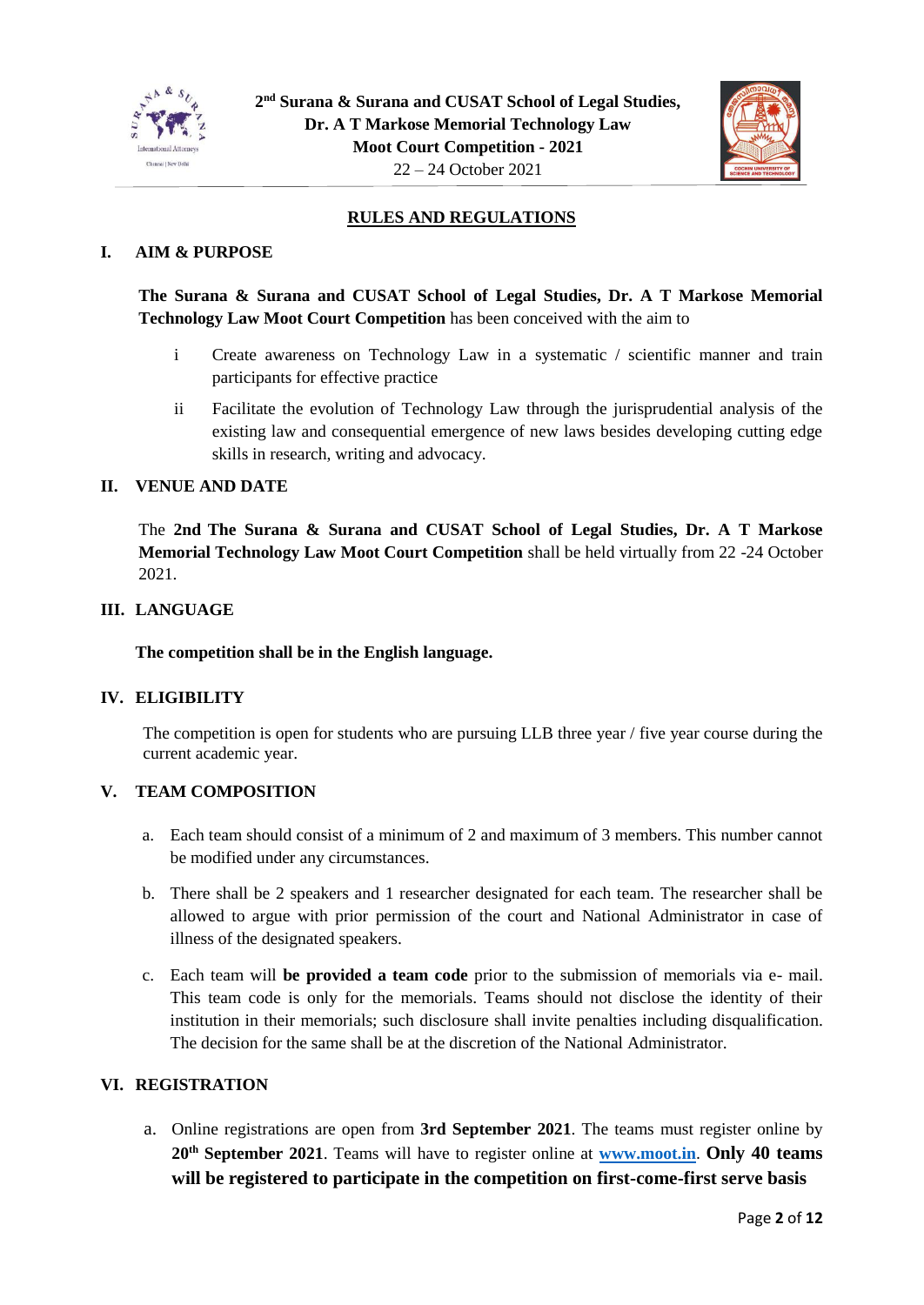- b. No temporary registration requests will be entertained. Kindly refrain from sending such requests to Surana & Surana or CUSAT.
- c. Participants will receive an automated system generated acknowledgement on successful submission of registration. Participants will receive an approval as acceptance of their request for participation latest by 22nd September 2021 or earlier.

## *d. Registration Process*

**Option 1** - The Registration form cum Approval letter as provided in the rules duly signed & sealed by your university / college / moot society.

**Option 2** - Upload both (i) & (ii) together **as a single PDF**

(i) The Registration form cum Approval letter ( without seal  $\&$  signature) as provided in the rules duly filled along with

(ii)Scanned copy of authorisation letter with sign and seal from your university / college / moot society

**or**

An email communication from the official id ( to be filled as notification email id during online registration process) of the institution, from your university / college / moot society to complete the registration process.

**Note** :

- 1. Signatories on the registration form should be any of the following :- Facultyin-charge of MCA / MCS / MCC, Registrar, Dean, Principal, Director, Chancellor or Vice-Chancellor
- 2. Registration without the scanned copy of the approval letter / an email communication from the college/institution/university or duly attested registration form will not be valid.
- e. Soft copy of the registration and approval letter/ an email communication as a **single PDF** to be sent by email to: [slsmcc@cusat.ac.in](mailto:slsmcc@cusat.ac.in) marked as 2<sup>ND</sup> SURANA & SURANA AND CUSAT SCHOOL OF LEGAL STUDIES DR AT MARKOSE MEMORIAL TECHNOLOGY LAW MOOT COURT COMPETITION REGISTRATION as subject of the mail latest by **30 September 2021**. **The provisional team code shall be allotted to the registered teams by Host University soon after receiving of registration particulars.**
- f. On receiving the provisional team code from moot committee/society of CUSAT you may proceed to pay the registration fees.

g. **A registration fee of Rs. 2,500/- is to be paid online by 28 September 2021 to: Director School of Legal Studies Cochin University of Science and Technology A/c No: 57014606912 Bank-SBI, CUSAT Campus Branch IFS Code: SBI 70235**

Receipt of the online payment to be sent by email to: [slsmcc@cusat.ac.in.](mailto:slsmcc@cusat.ac.in)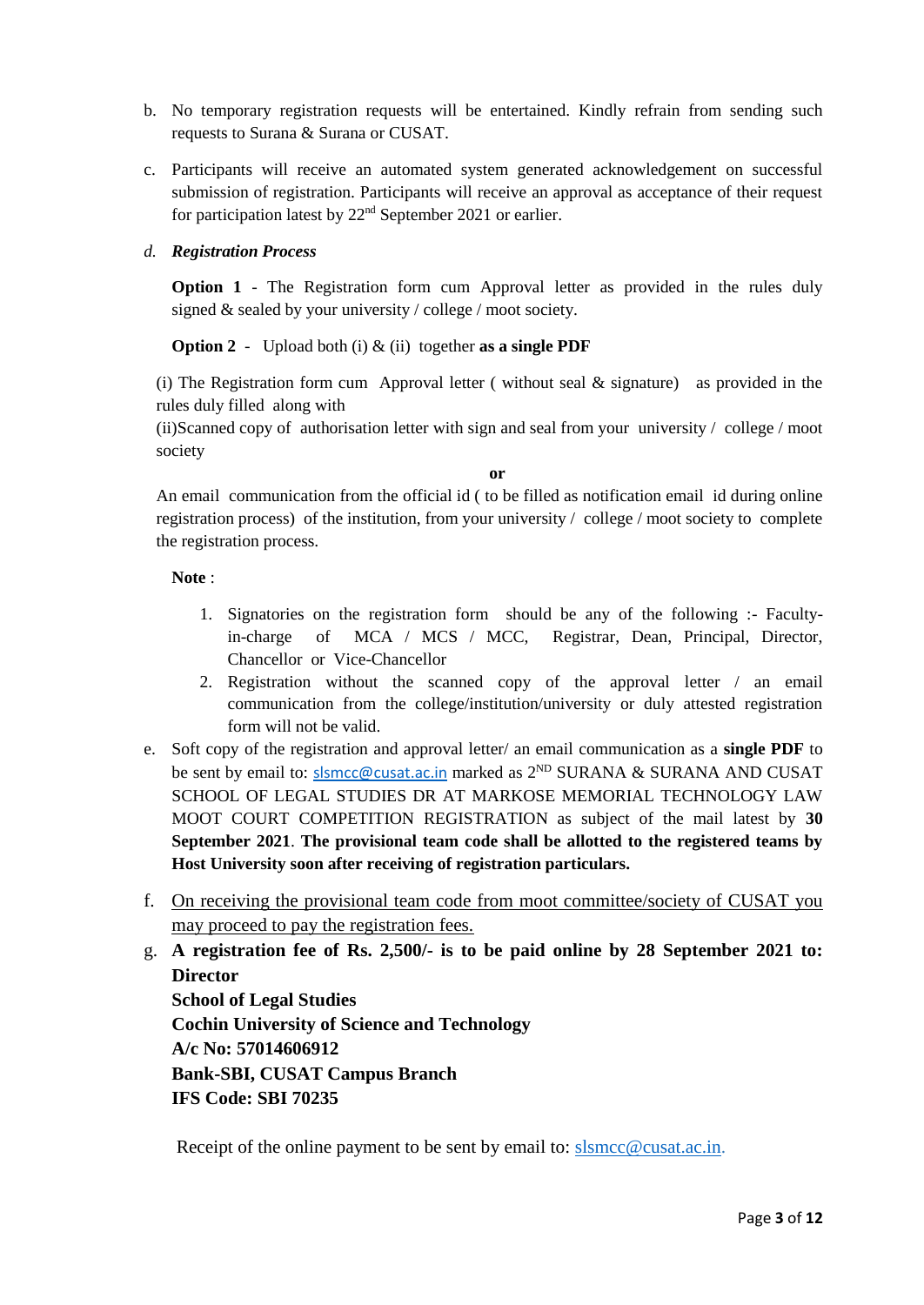Fee once paid will not be refunded.

h. In the event a team drops out of the competition or is disqualified the team next in line as per registration data (When the registration exceeds beyond the permitted 40 teams) will be offered the chance to participate in the competition at short notice. Such teams will have to submit memorials to be eligible at least 3 days prior to the start of the competition.

## **VII. ORIENTATION**

There will be an Orientation Program for all the participants on **22 October 2021** followed by a draw of lots and exchange of memorials. Competition team codes and side will be allotted during the orientation only.

## **VIII. ROUNDS**

There will be two preliminary rounds, an Octa final a quarter final, a semi-final and a final round which will be conducted virtually. Octa final will be held if the number of teams participating exceed 30.

#### **Preliminary Round/ Octa Finals/ Quarter Finals**

- a. There will be two preliminary rounds of arguments per team, once for petitioner  $\&$  another for respondent.
- b. No team will face each other more than once in the preliminary rounds.
- c. Each team will face a different bench in their second round of arguments.
- d. There will be Registration, Orientation followed by exchange of memorials for the preliminary round on **22nd October 2021 (Friday)**.
- e. Preliminary round 1 will be held on **22nd October (Friday)** while Preliminary round 2 / Octa finals/ Quarter finals will be held on **23rd October 2021 (Saturday)**.
- f. Top sixteen teams/eight teams from the Preliminary rounds will advance to the Octa/Quarter final rounds that will be decided on
	- a. Win points
	- b. Win points  $+$  Aggregate raw points
	- c. Win points + Aggregate raw points (in case of tie minus memorial marks)
	- NB: Aggregate raw points = oral scores + memorial score.

Memorial marks will be added to the scores of both the preliminary rounds only.

- g. The dress code shall be advocate's attire (as laid out by the BCI) during orientation, the oral rounds and valedictory ceremony of the competition.
- h. The oral arguments need not be confined to the issues presented in the memorials

#### **Advance Rounds:**

Draw of lots / power match will decide the side of the arguments in Octa Finals, Quarterfinals, Semifinals & Finals. Semifinals will be held on 24 October 2021 (Sunday), followed by the Finals. The Quarterfinal / Semifinal are knockout rounds. The schedule is subject to change in case participating teams number less than 30.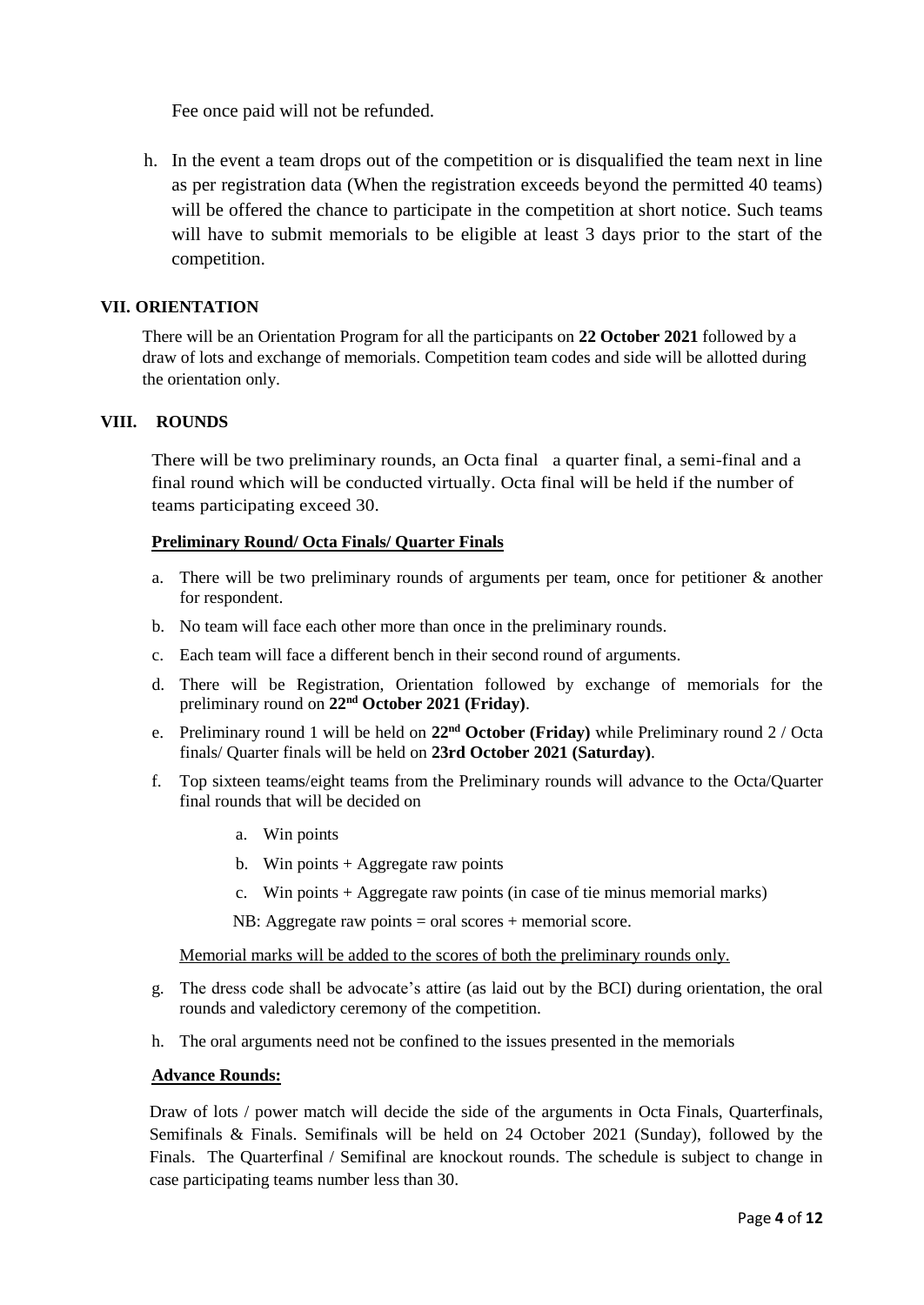## **IX. RESULTS**

 Results of the preliminary rounds shall be announced after the completion of rounds of all the teams. Similarly, the results of the Quarter-Final/Semi-Final Rounds shall be announced after completion of the rounds of all qualified teams of respective rounds. The results of the Final Round shall be announced in the Valedictory Ceremony.

## **X. Memorials**

The following requirements for memorials must be strictly followed. Non-conformities will be penalised:

- a. Each team must prepare memorials for both parties to the dispute (Petitioners and Respondent).
- b. The soft copy of the Memorials for the Petitioner and the respondent should be mailed to [slsmcc@cusat.ac.in](mailto:slsmcc@cusat.ac.in) with copy to [mootcourt@lawindia.com](mailto:mootcourt@lawindia.com) on or before **7th October 2021, 11.59 pm.** Late submission will be penalized by two points each per memorial for every day of delay after due date. **Memorials beyond a delay of two days will not be accepted.** This will by default disqualify you from participating in the Competition. Once the soft copy of the memorials has been submitted, **no revisions, supplements, or additions will be allowed**.
- c. Soft copy of the memorials should be emailed with the subject as "Team Code- Memorial Submission". The memorials shall be submitted in **Word format**. The file shall be named as "**Team Code- Memorial for Petitioner**" and "**Team Code- Memorial for Respondent**" respectively. The memorials for the two sides shall be attached as two separate attachments in the same email communication.
- d. The memorials have to be on A 4 size paper **printed both the sides** and must contain:
	- The table of contents
	- The index of authorities
	- The statement of jurisdiction
	- The statement of facts (1 page only and argumentative statement of facts would attract penalties)
	- The statement of issues
	- The summary of arguments (not more than 1 page)
	- The arguments advanced (not more than 15 pages)
	- The prayer
- e. The font size should be 12 (doubles space) and for footnotes it should be 10 (single space)  $\&$ double space is to be adhered to between two foot notes. Footnoting must conform to the Oxford University Standard for Citation of Legal Authorities (OSCOLA), 4th Edition.
- f. The memorial must have a margin measuring one inch on all sides of each page
- g. The page numbering should be on the top right side of each page.
- h. Covers must be placed on briefs as follows: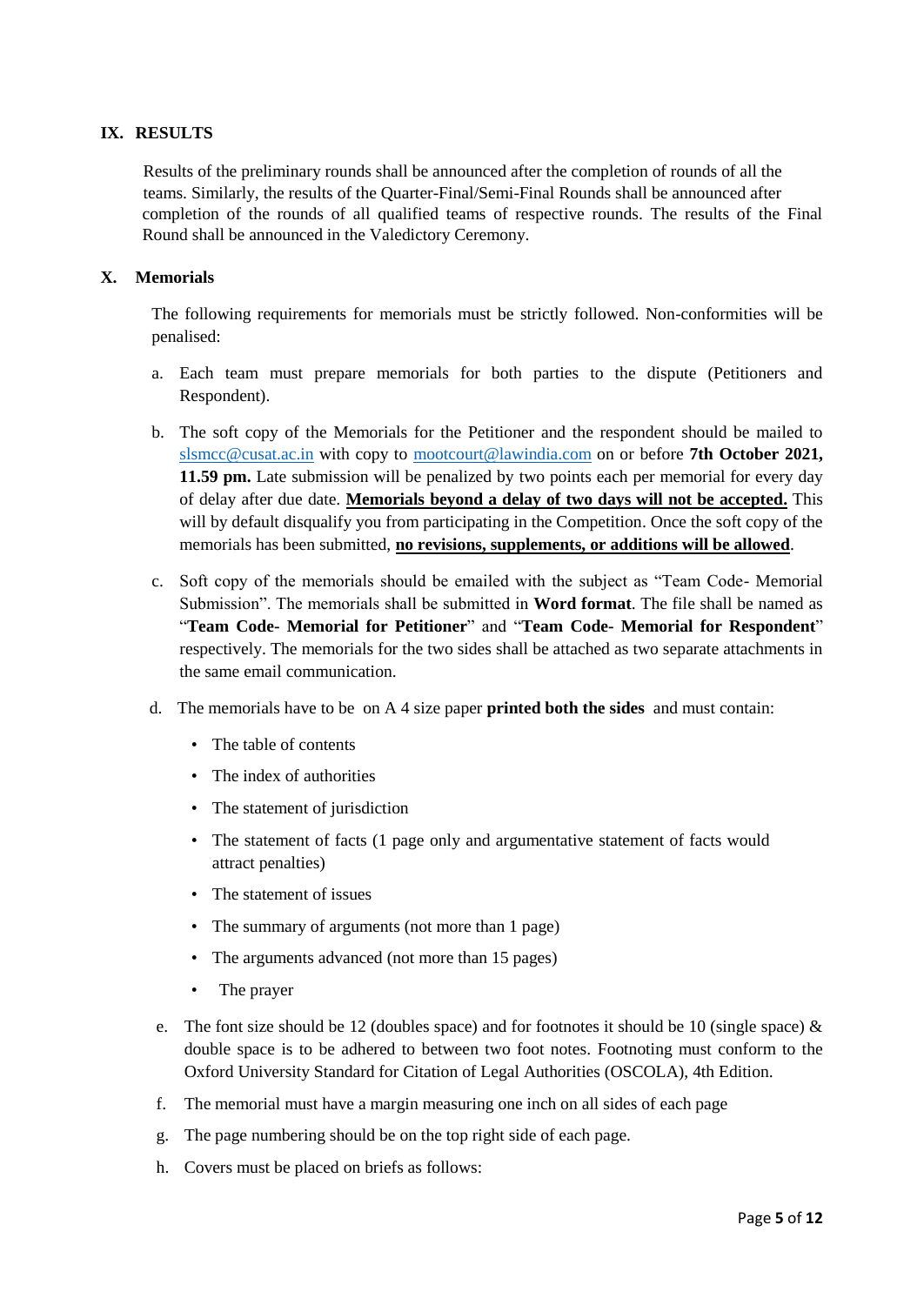## **Petitioner: Light Blue Color; Respondent: Light Red Color.**

- i. The cover page of the memorial must state the following :
	- a. Team code (on the top right corner)
	- b. The cause title
	- c. Identify brief as Petitioners & Respondents as is applicable
- j. Identity of the institution shall not be revealed anywhere in the memorial. Violation of this provision shall result in penalties including disqualification. The National Administrator's decision shall be final.
- k. The teams may share a separate paper book (compendium) of not more than 50 pages, which will carry all the annexure and case laws that have been referred to in the memorial. The paper book will have a white cover. The teams may submit through screen sharing with judges or submitted during virtual registration before commencement of the Competition as advised by the organisers. Any identifying marks/seal of the college/university shall attract severe penalties including disqualification.

## **XI. ORAL ROUND**

## **Preliminary Round, Octa finals & Quarter finals**

- a. Each team will get a total of 30 minutes to present their case. This time will include rebuttal and sub-rebuttal time.
- b. The division of time is at the discretion of the team members, subject to a minimum of  $10+$ minutes per speaker. Division of time shall be informed to the court officer before arguments begin.
- c. The oral arguments need not be confined to the issues presented in the memorials.
- d. Passing of notes to the speakers by the researcher during the rounds is allowed.
- e. The researcher shall sit with the speakers at the time of the orals.

#### **Semifinal & Final**

- a. Each team will get 45 minutes to present their case that will include rebuttal time
- b. The division of time is at the discretion of the team, with a minimum of 15 minutes per speaker.
- c. The oral arguments need not be confined to the issues presented in the memorials.
- d. The researcher shall sit with the speakers at the time of the orals.

#### **XII. Scouting**

Teams will not be allowed to observe the orals of any other teams. Scouting is strictly prohibited. Scouting by any of the team members shall result in disqualification.

## **XIII. Scoring**

## **A. Orals**

The parameters for judging the oral presentation on a scale of  $0 - 100$  points are:

a. Knowledge of facts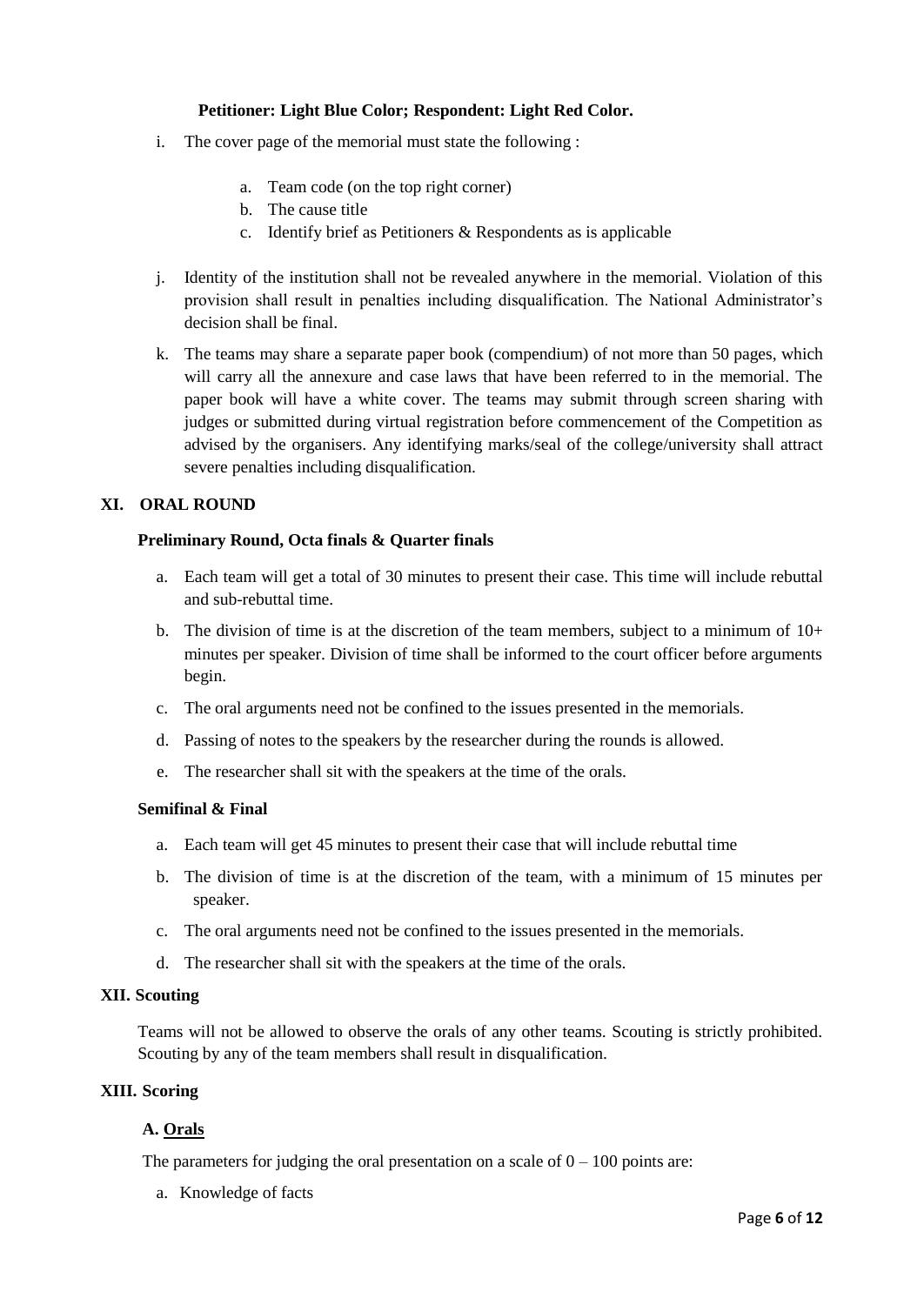- b. Logic and reasoning
- c. Organisation and clarity
- d. Persuasiveness
- e. Deference to the court
- f. Proper and articulate analysis of the issues arising out of facts
- g. Understanding of the legal principles directly applicable to the issues
- h. Ability to explain clearly the legal principles in general keeping to the time allotted
- i. Knowledge and use of legal sources and authorities and general principles of national law
- j. Ingenuity (ability to argue by analogy from related aspects of law)

## **B. Written Submissions (Memorials)**

- 1. The memorials shall be marked on a scale of 1-100 points each.
- 2. Any revisions, supplements or additions to the memorials after submission shall attract severe penalties subject to the discretion of the National Administrator.
- 3. Award of the points shall be based on the following parameters:
	- a. Neatness, legibility, no typographical errors or format errors
	- b. Logical progression of ideas
	- c. Effective use of headings to outline arguments
	- d. Understanding essential legal issues presented
	- e. Focus on essential (not collateral) issues
	- f. Clear, concise and unambiguous writing style
	- g. Forceful and persuasive presentation
	- h. Integration of facts into legal argument
	- i. Understanding of strengths and weaknesses of case
	- j. Discussion of viable alternative arguments
	- k. Understanding and analysis of authority
	- l. Proper use of citations and citation form
	- m. Effective use of authority to support arguments
	- n. Ability to distinguish adverse cases

## **XIV. AWARDS**

| Rs. 10,000 |
|------------|
| Rs. 10,000 |
| Rs. 7,500  |
| Rs. 5,000  |
| Rs. 2,500  |
|            |

In addition to the above awards, plaques and certificates will be given to other categories of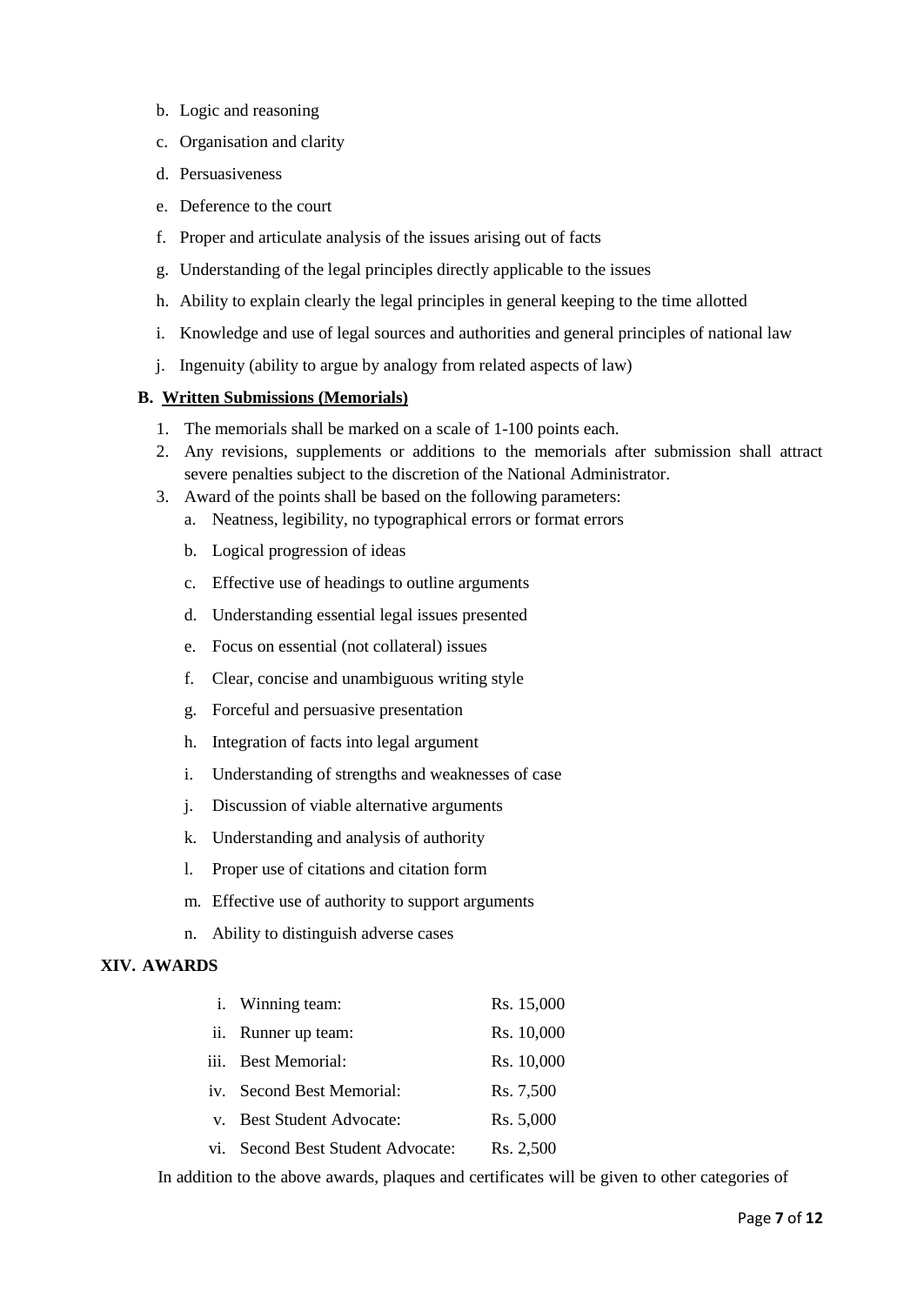winners. All participants will be awarded participation certificates.

## **XV. ANONYMITY**

- a) Student counsel may introduce her/himself to the court in the usual manner and may also state her/his names. However, the team's college / institution affiliation may not be mentioned at any time before the awards ceremony.
- b) Further, all team members, coaches, advisors, and observers shall refrain from identifying a team's school at any time and in any manner, including, but not limited to, wearing any identifying items, such as clothing, ties, patches, or pins or displaying identifying material with a college logo, seal, emblem, colour or similar identification.

## **XVI. POLICY FOR VIRTUAL ROUNDS**

- a) The Oral Rounds for the competition will take place virtually via **Google Meet** platform.
- b) It would be the responsibility of every team to ensure a stable internet connection. The audio and video of every member of the team should be clear. Every team must ensure a proper background. The organisers will under no circumstances be obligated to provide the participants with any such facility.
- c) All participants should mandatorily join with their laptops or desktops and other forms of device are to be avoided.
- d) **The link or the ID and password for the room on Google Meet will be conveyed to the participating teams before the oral rounds.**
- e) Each participating member of every team is advised to install the Google Meet platform on their devices well in time.
- f) Each team is required to join the room at least twenty minutes before the scheduled time of commencement of the oral rounds.
- g) The participants' camera and microphone shall be firmly positioned throughout the oral rounds so as to show speakers and to ensure their voices are clearly audible.
- h) All participants must keep their cameras on at all times during the rounds. Camera to be switched off in case of technical glitches with the permission of the bench.
- i) At the time when one participant is speaking, others are expected to keep their microphones on mute. In case a participant is found disturbing the other pleader anyway, he/she or the entire team to which such participant belongs may be disqualified upon the discretion of the bench.
- j) Each participant is responsible for finding a suitable venue and background to participate. The venue must be a quiet location and one which has adequate and reliable internet connectivity and has a desk and chairs for the oralist. Locations in open spaces or hallways or cybercafes or similar areas are NOT permitted.
- k) Participants are cautioned to ensure that all equipment has a power supply sufficient to last for at least two hours without interruption.
- l) In case of a loss in internet connection, each team will be given a reasonable time to reconnect. If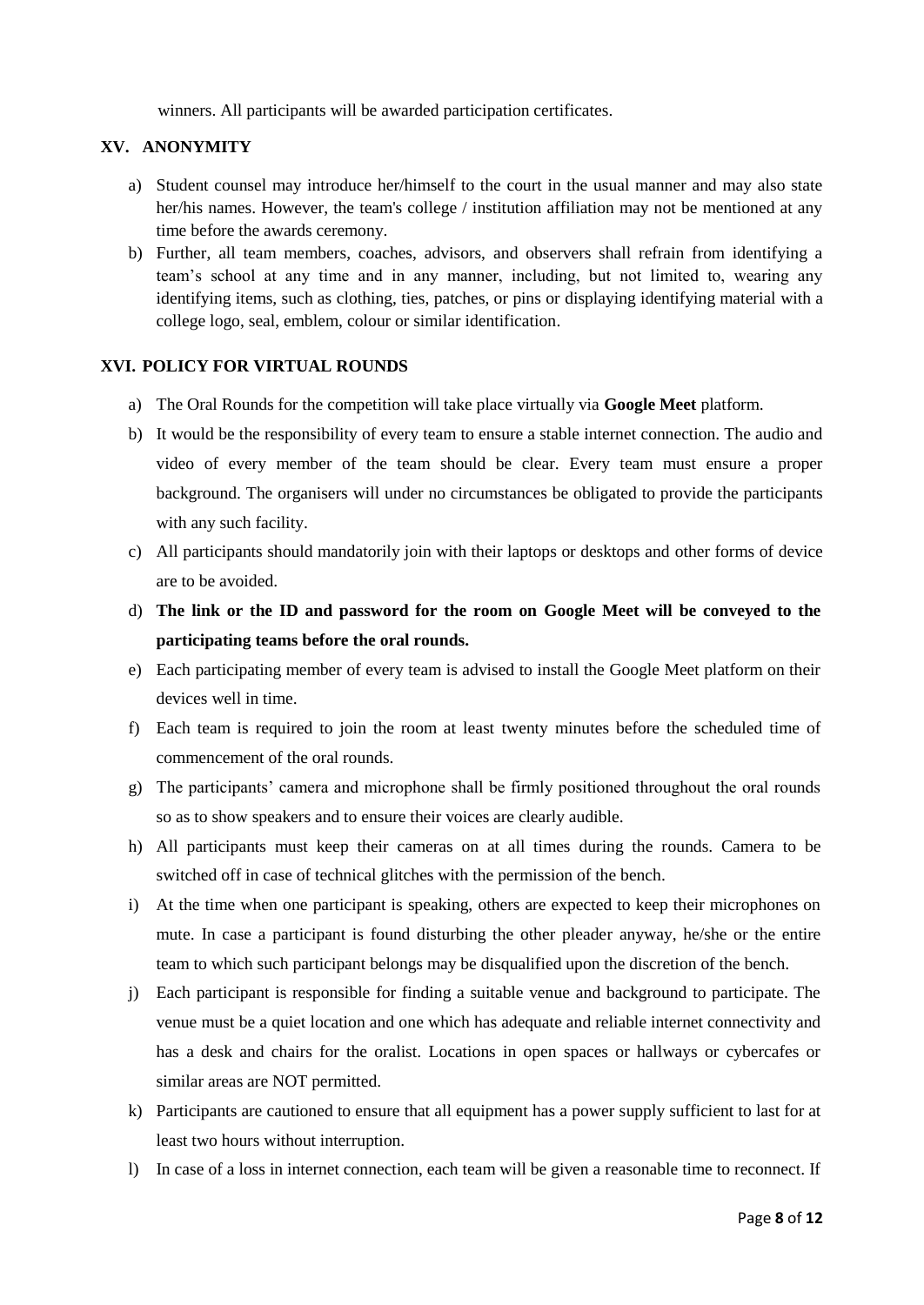the problem still persists the decision made by the organisers shall be final and binding.

- m) In the event where one or both of the speaker could not join due to connectivity issue, the team may be disqualified from the competition and at no circumstances can other member of the team be allowed to switch roles.
- n) Where a team does not appear within 10 minutes of the scheduled time for the round, the round shall proceed as ex-parte.
- o) Compendium & memorials shall be mailed to [slsmcc@cusat.ac.in](mailto:slsmcc@cusat.ac.in) along with the team competition codes on completion of the Orientation as directed by the organisers.
- p) Any compiled Research Material (Compendium) or other supplementary documents may be, as per the discretion of the bench, presented by the team by using the "screen sharing" option given they have fulfilled the preceding sub-clause.
- q) Participants will not be allowed to use the feature of personal chat on Google Meet to communicate with their team members or members of the opposing team.
- r) Teams shall not use internet or any other devices during the rounds for anything, except participating in the rounds.
- s) Participants can only sip water on screen during the competition. Consumption of other beverages or eatables is not permitted. Non-Speakers are to switch off video before drinking water.
- t) Participating speakers and researcher are permitted to join for the Virtual Competition from the same premises/room. However, the screen space shall be independent and the speakers, researcher to represent before the bench through individual/separate devices.
- u) Appropriate court room demeanor is to be maintained. This is mandatory.
- v) Participants are expected to cooperate with the organisers and the judges, in case anyone faces any issue.
- w) The organizers shall take best available measures to resolve or mitigate any connectivity issues that may arise. However, in cases where that is not possible, the organizer cannot be held responsible for the unforeseen issues which includes (but are not limited to) – Software failure and connectivity issues.

The decision of the Organizers in consultation with the judges shall be final and binding.

#### **XVII. DECISION OF THE JUDGES WILL BE FINAL**

## **XVIII. COPYRIGHT**

- a. The copyright over the memorials submitted for participation in the competition is assigned by participants and shall also vest completely and fully in, SLS, CUSAT, Kochi and Surana & Surana International Attorneys Chennai. The participants shall certify in writing the originality of materials contained therein and shall be responsible for any claim or dispute arising out of the further use and exhibition of these materials.
- b. Further use and exhibition of these materials, electronically or otherwise, shall be the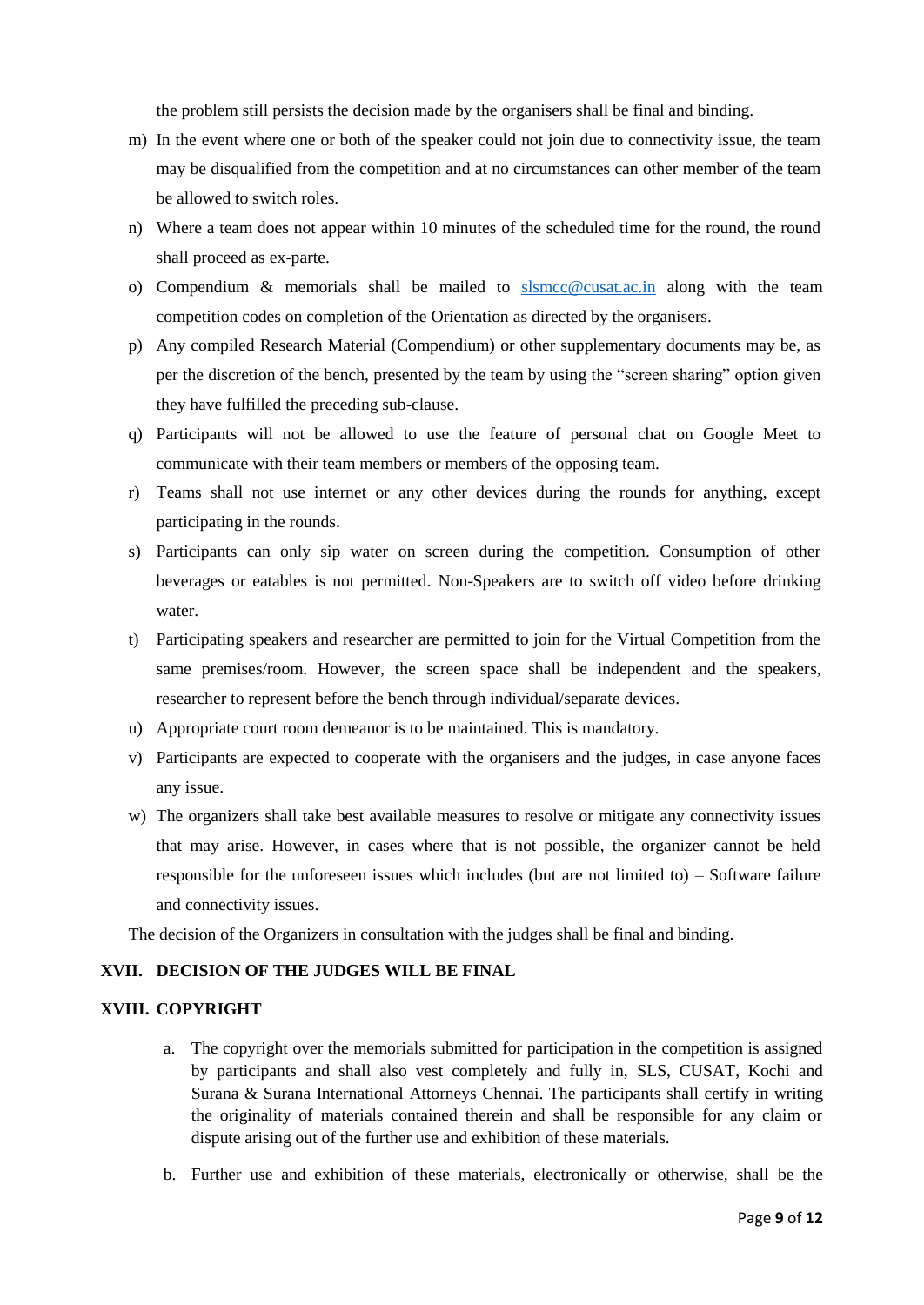exclusive right of Surana & Surana International Attorneys, Chennai and SLS, CUSAT, Kochi, and they shall not be responsible for any liability to any person for any loss caused by errors or omissions in this collection of information, or for the accuracy, completeness, or adequacy of the information contained in these materials.

c. Distribution of these materials on affiliated websites such as www.moot.in does not constitute consent to any use of this material for commercial redistribution either via the Internet or using some other form of hypertext distribution. Links to the collection or individual pages in it are welcome.

## **XIX. ORGANISING TEAM**

(Dr.) Vani Kesari A, Director, School of Legal Studies, Cochin University of Science & Technology (CUSAT), Cochin-682022 will be the National Administrator.

#### **Any clarifications for the competition can be sought from:**

Regarding Case / Submission of Memorials / etc.

#### **Faculty Coordinators**

Dr. Harisankar K S Ph: +91 7356986574

Dr. Preetha. S Ph: +91 [9446208509](callto:9446208509)

#### **Regarding online registration**:

#### **Preetam Surana**

Head (Admin), Litigation & Arbitration Practice Advocate & Head, Academic Initiatives Surana &Surana International Attorneys Email: mootcourt@lawindia.com Ph: 044 – 2812 0000, Fax: 91 – 44 – 2812 0001

#### **Student Coordinators**

Ajes Mathew- 8156833035

Sivani Vinodkumar- 8304914908

Abraham Joseph-7012594224

Gouri N- 9446972955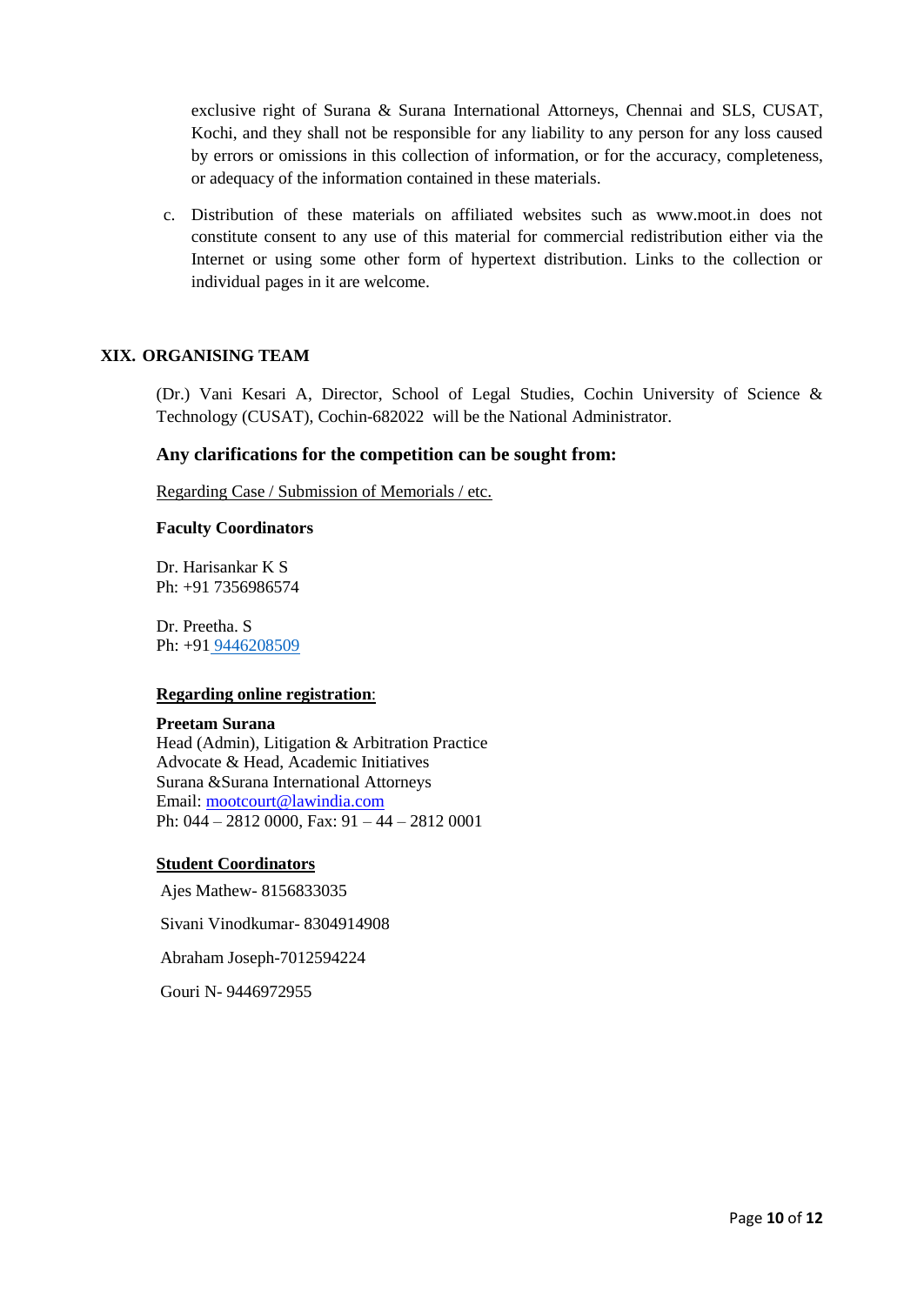# **IMPORTANT DATES**

| Commencement of Online Registration                                                           | 3 <sup>rd</sup><br>September 2021 |
|-----------------------------------------------------------------------------------------------|-----------------------------------|
| Last date for Online Registration                                                             | $20th$ September 2021             |
| Last date for payment of registration fee                                                     | 28 <sup>th</sup> September 2021   |
| Last date for seeking clarifications of Problem                                               | 30 <sup>th</sup> September 2021   |
| Last date for receiving soft copies of Reg. Form / Approval letter and<br>payment particulars | 30 <sup>th</sup> September 2021   |
| Last Date for Submission of Memorials (Soft Copy in word format only)                         | $7th$ October 2021                |
| Registration and Draw of Lots & Orientation & Preliminary Round 1                             | $22nd$ October 2021               |
| Oral Rounds – Preliminary Round 2, Octa Finals & Quarter finals                               | $23rd$ October 2021               |
| Oral Rounds – Semifinals, Finals, Valediction $\&$ Prize distribution                         | 24 <sup>th</sup> October 2021     |